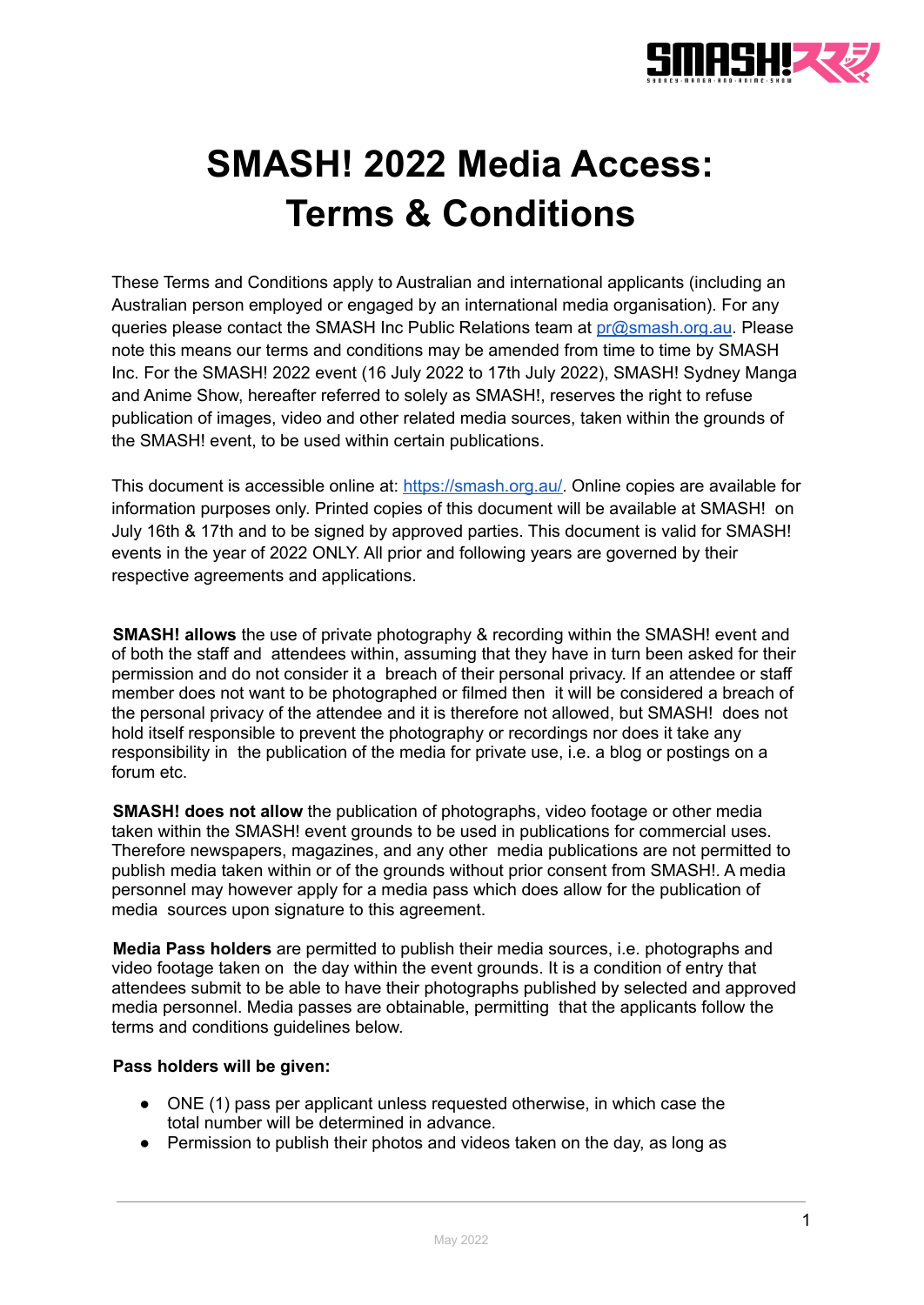

they are in accordance with the other conditions of this agreement.

- Access to locations during preparation for events and certain staff-only areas when interviews are necessary.
- Preference in seating where controllable by the staff, and under the condition that the activities of the pass holder will not disturb other attendees if they are in a priority position.

Terms and Conditions:

- SMASH! media passes must be worn and visible at all times. SMASH! media passes allow registered media personnel access to the SMASH! convention and media-related events.
- Media pass holders must provide a coverage copy on the SMASH! 2022 event no later than one month after the event closure, 18th August 2022.
- Photography and videography on Levels 1 and 2 of the ICC Sydney Exhibition Centre are welcomed and encouraged.
- Please note that photos and videos are NOT permitted in certain areas such as the VIP areas, and Workshop rooms, as well as STAFF ONLY and back of house areas.
- As a courtesy, please remember to ask for cosplayers' permission before you take a photo or video of them!
- If you are taking photos or videos outside the grounds of ICC, you will be subject to the respective authorities' rules and regulations. Please be mindful of the regulations regarding professional grade photography.
- We kindly ask you to follow and respect SMASH!'s rules when it comes to photographing and filming the Guests at SMASH! 2022.
- If you wish to interview attendees at the event, you must outline your intentions and have their consent beforehand. If possible, please have release forms for your interviewees to sign.
- When photographing or recording video footage of individuals and/or costumes, you agree to ask before clicking. You will respect an attendee's rights if they do not wish to be photographed and/or to be recorded. (Not applicable to crowd photos.)
- When photographing or recording video footage containing Screenings or other copyrighted work are not permitted to be published without the prior consent of the copyright holder.
- When photographing or recording video footage of SMASH! Staff or Crew, you agree to ask for permission before clicking. Interviewing our Crew is not permitted at any time, and will be redirected to one of our appropriate SMASH! Staff team instead.
- Attendees may refuse photography but are regardless of the condition of entry that you MAY publish photos of them if they are taken.
- Anyone may have photos and footage taken of them whilst on stage. This condition supersedes previous ones where permission must be asked.
- If SMASH Inc determines that you are using photograph and/or video technology in an inappropriate manner, SMASH Inc will eject you from the convention.
- Media published is not indecent or inappropriate for all audiences.